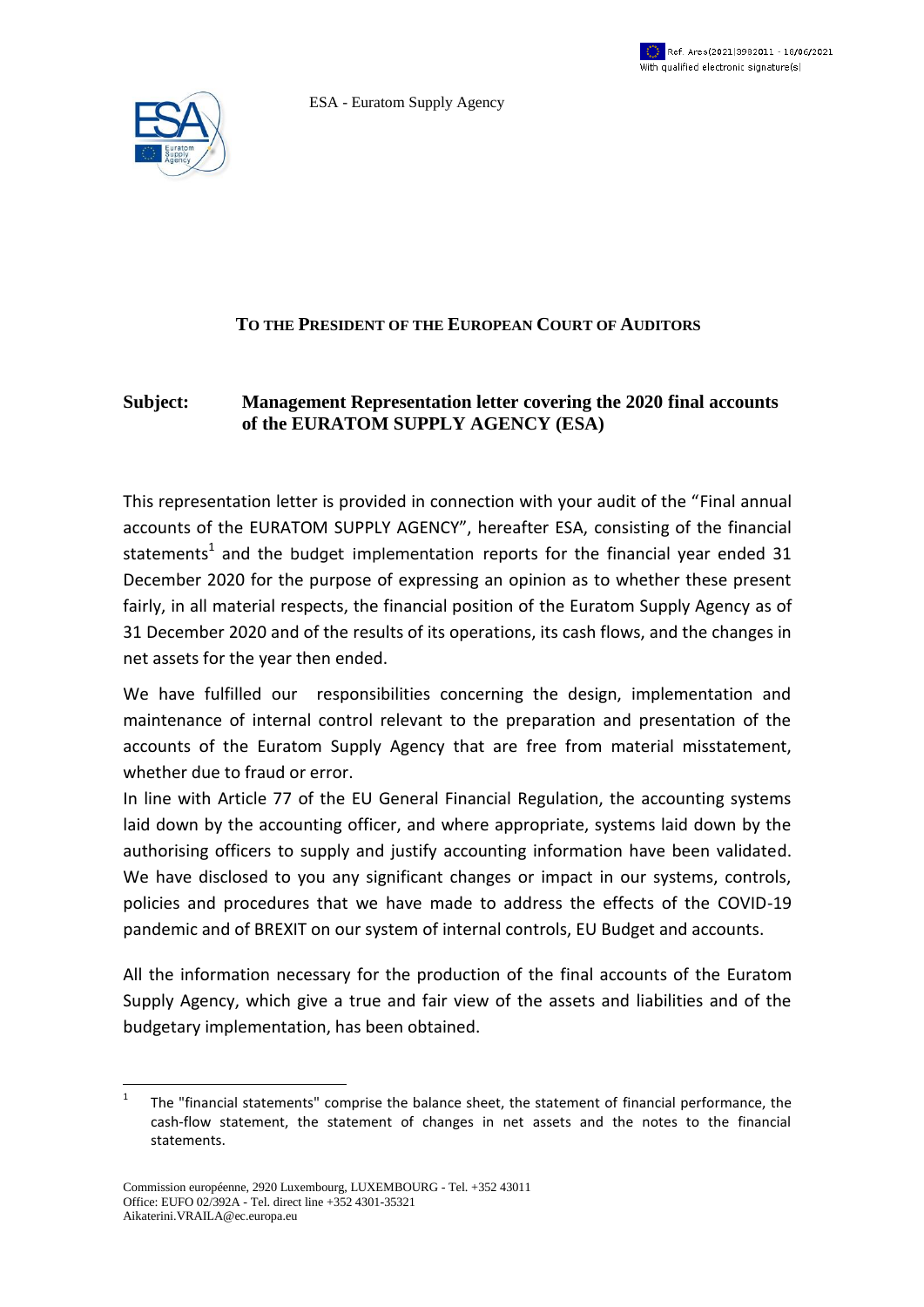We confirm, to the best of our knowledge and belief, having made such inquiries as we considered necessary for the purpose of appropriately informing ourselves, the following representations:

## **Final accounts**

1. The "Final accounts of the Euratom Supply Agency" for the financial year ended 31 December 2020 referred to above, are presented in accordance with its Financial Regulation (FR)<sup>2</sup> and with the accounting rules adopted by the accounting officer of the European Commission based on internationally accepted accounting standards for the public sector, there is no material divergence requiring disclosure in the notes to the financial statements under Article 80(2) of the Financial Regulation.

2. No issue requiring a reservation has been brought to our attention.

3. The methods, the data, and the significant assumptions<sup>3</sup> used in making accounting estimates, including those measured at fair value, and their related disclosures are appropriate to achieve recognition, measurement or disclosure that is reasonable in the context of the accounting rules and internationally accepted accounting standards for the public sector.

4. Related party relationships and transactions have been appropriately accounted for and disclosed in accordance with the requirements of the accounting rules.

5. All events subsequent to the date of the accounts and for which the accounting rules and methods require adjustment or disclosure have been adjusted or disclosed.

6. The effects of any uncorrected misstatements are immaterial, individually and in aggregate, to the financial statements as a whole.

7. There are no plans or intentions that may materially alter the carrying value or classification of assets and liabilities reflected in the financial statements. The carrying value of receivables and recoverable which are potentially irrecoverable has been corrected, where necessary.

8. The Euratom Supply Agency has satisfactory title to all assets and there are no liens or encumbrances on the assets.

 $\overline{a}$ 2 Regulation(EU, Euratom) No 2018/1046 of the European Parliament and of the Council of 18 July 2018 on the financial rules applicable to the general budget of the Union.

<sup>3</sup> which included as well the potential impact of COVID-19 pandemic and of the BREXIT.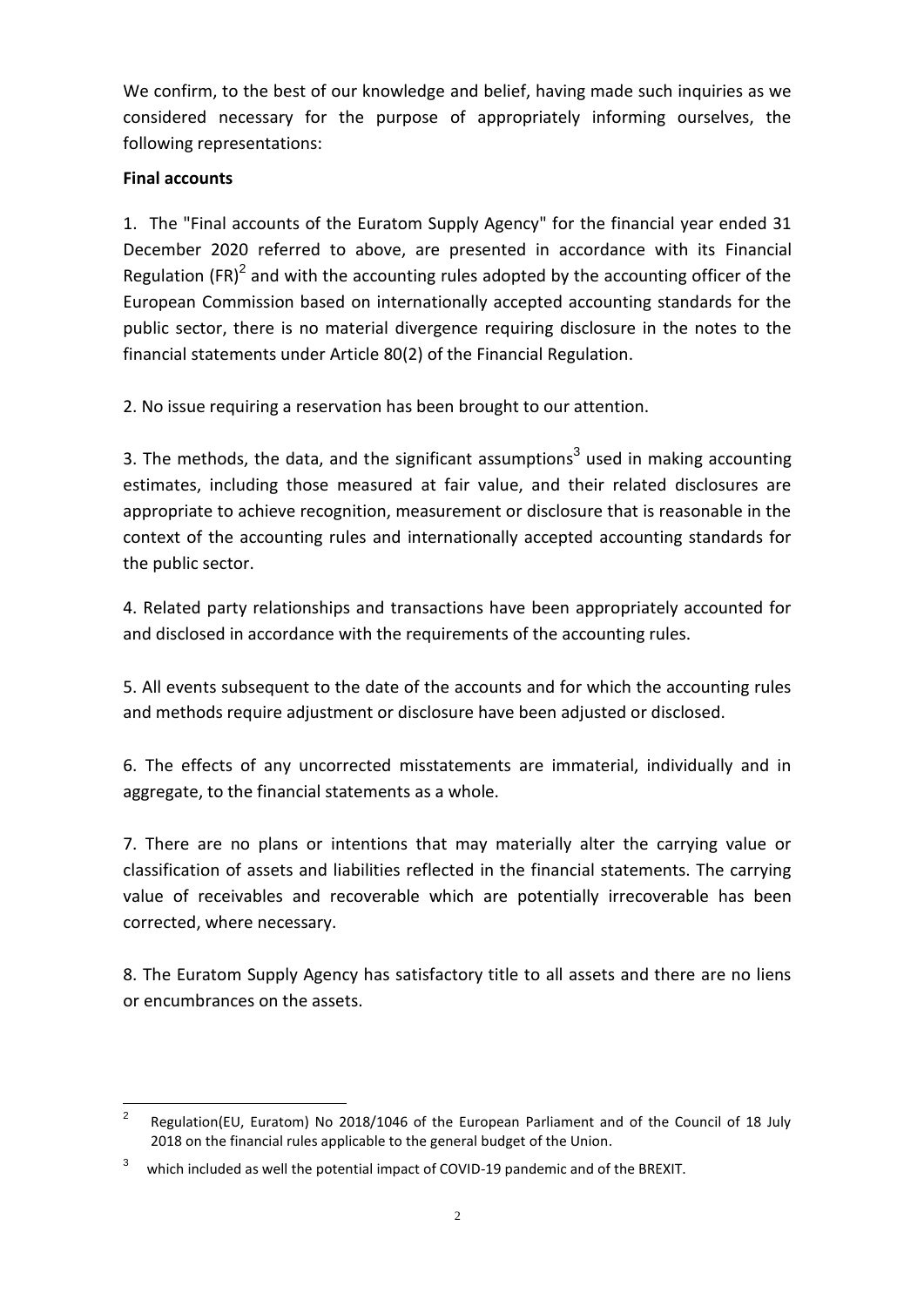9. All types of assets have been reviewed for impairment whenever events or changes in circumstances indicate that their carrying amount may not be recoverable. Where appropriate, such assets have been written down to their recoverable amount.

10. All liabilities, both actual and contingent, have been recorded or disclosed, as appropriate, and all guarantees that have been given to third parties have been disclosed in the notes to the financial statements. We have informed you of all outstanding and possible claims, whether or not they have been discussed with legal counsel.

11. All claims against the Euratom Supply Agency are reflected in the financial statements as a provision or, where relevant, as a contingent liability.

12. There are no formal or informal compensating balance arrangements with any of our cash and investment accounts. There are no lines of credit arrangements.

13. There have been no errors or misstatements, or changes in accounting policies that would require a restatement of the amounts from the financial statements for the year ended on 31/12/2019, which are shown as comparative amounts in the financial statements for year ended on 31/12/2020. Any differences in the comparative amounts from the amounts in the financial statements for the year ended 31/12/2019 are solely the result of reclassifications for comparative purposes.

## **Information Provided**

With regard to the information provided and the representations below, we highlight that we have provided you with such information for the Euratom Supply Agency.

14. We have provided you with:

- Access to all information of which we are aware that is relevant to the preparation of the accounts such as records, documentation and other matters;
- Additional information that you have requested for the purpose of the audit; and
- Unrestricted access to persons within the entity from whom you determined it necessary to obtain audit evidence.

15. All transactions have been recorded in the accounting records and are reflected in the accounts.